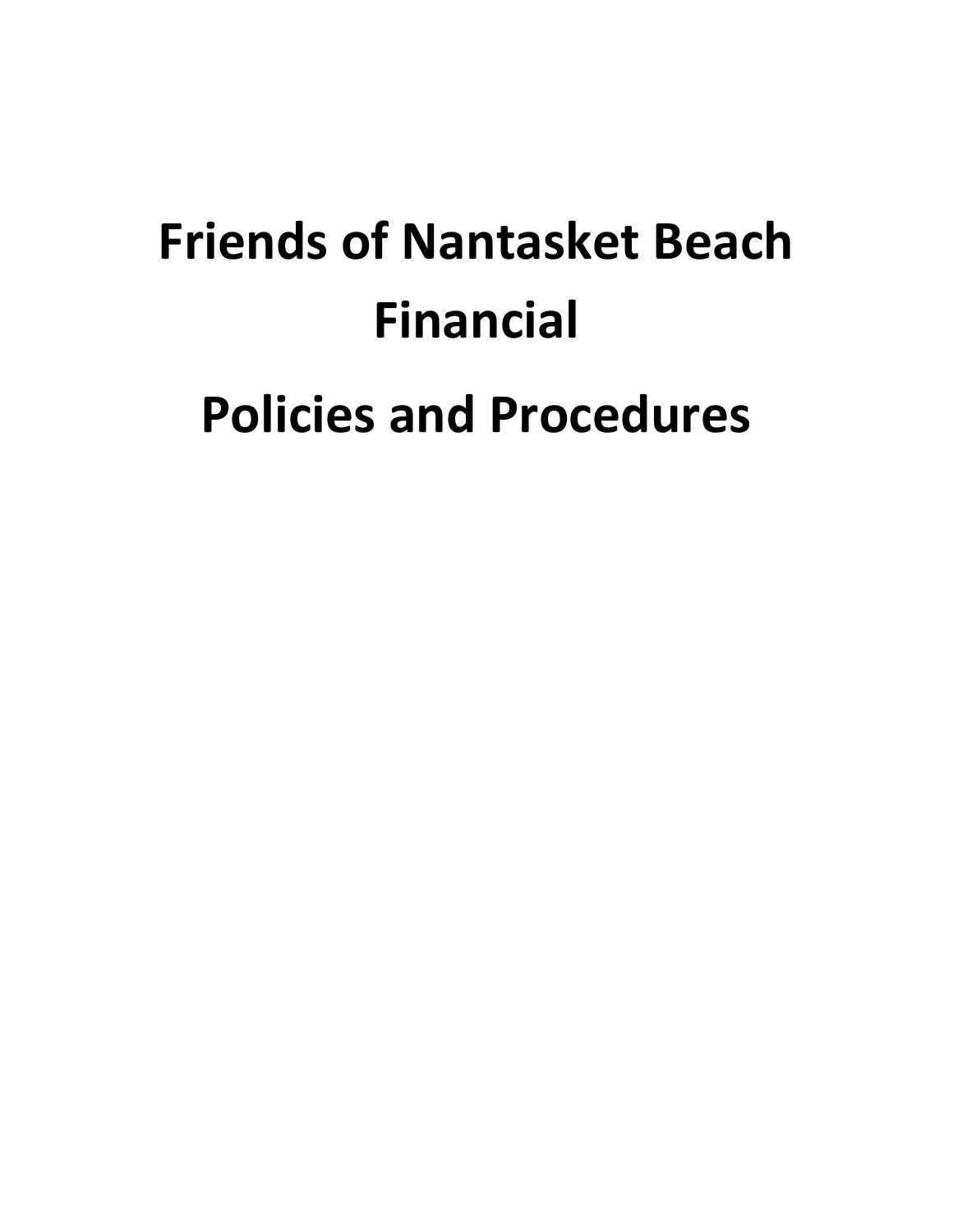# **Contents**

| Α.        |  |
|-----------|--|
| <b>B.</b> |  |
| C.        |  |
| D.        |  |
| Ε.        |  |
| F.        |  |
| G.        |  |
| Η.        |  |
| I.        |  |
|           |  |
| А.        |  |
| В.        |  |
| C.        |  |
| D.        |  |
| Ε.        |  |
| F.        |  |
| G.        |  |
| Η.        |  |
|           |  |
| Α.        |  |
| В.        |  |
| C.        |  |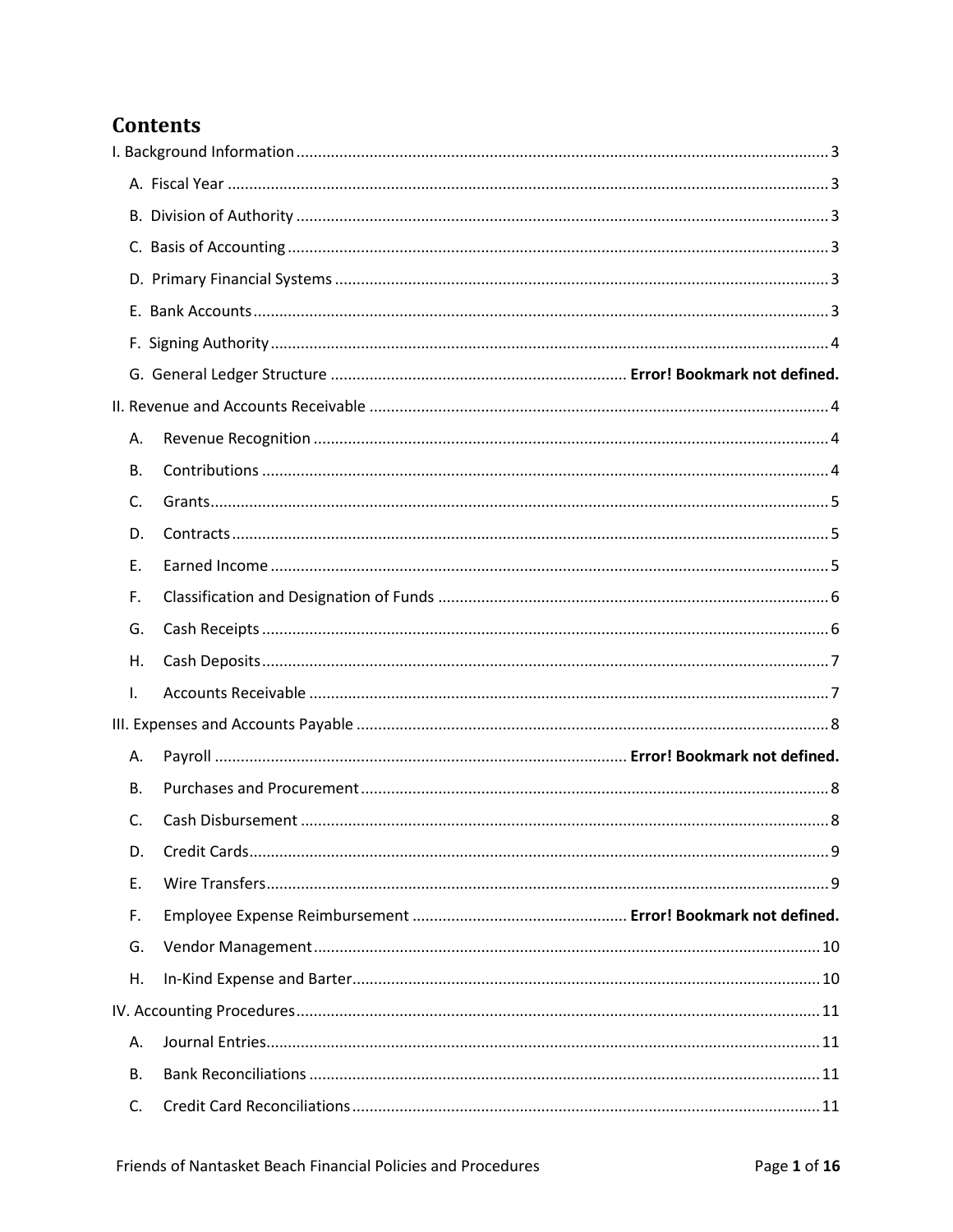| D.        |  |
|-----------|--|
| E.        |  |
|           |  |
|           |  |
|           |  |
|           |  |
|           |  |
|           |  |
|           |  |
| Α.        |  |
| В.        |  |
| C.        |  |
| D.        |  |
|           |  |
| А.        |  |
| <b>B.</b> |  |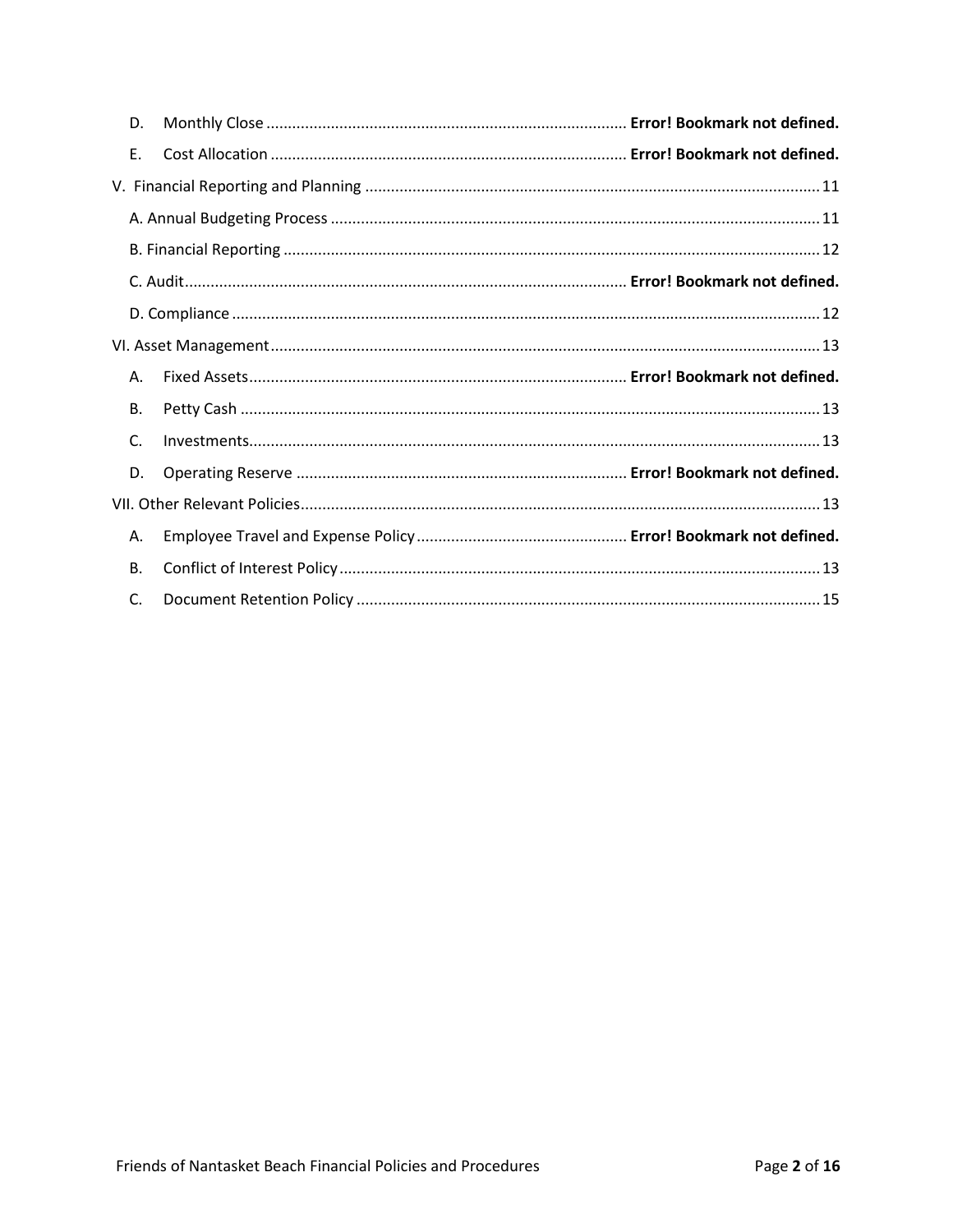# <span id="page-3-1"></span><span id="page-3-0"></span>I. **Background Information**

## **A. Fiscal Year**

Friends of Nantasket Beach ("FONB")'s fiscal year ends December 31st.

# <span id="page-3-2"></span>**B. Division of Authority**

#### **Board of Directors**

Responsible for fiduciary oversight of the organization including:

- − Annual review and approval of financial statements.
- − Annual review and approval of budget.
- − Accountability of any personnel responsible for finance and/or operations.
- − Development and oversight of organization's financial policies.
- − Oversight and approval of any auditor selection and annual audited financial statements.

#### **Treasurer**

Responsible for day-to-day finance of the organization. Roles of this person include:

- − Processing transactions.
- − Managing accounts receivable, accounts payable, and billing.
- − Managing any payroll and related services.
- − Budget preparation.
- − Completing ongoing financial forecasting.
- − Managing cash flow and projections.
- − Audit preparation and support (if an audit is conducted)

## <span id="page-3-3"></span>**C. Basis of Accounting**

FONB organization uses the cash basis of accounting.

# <span id="page-3-4"></span>**D. Primary Financial Systems**

Financial records are stored on the Treasurer's computer and are backed up on a regular basis.

## <span id="page-3-5"></span>**E. Bank Accounts**

FONB maintains accounts at the following banking institutions:

| <b>Bank Name</b>  | <b>Account Type</b><br>(checking,<br>savings) | Signing/Transfer<br>Authority | <b>Signature Method</b> | Account<br>Access?       |
|-------------------|-----------------------------------------------|-------------------------------|-------------------------|--------------------------|
| Rockland<br>Trust | Checking                                      | Treasurer<br>President        | Manual                  | Treasurer &<br>President |
|                   |                                               |                               |                         |                          |
|                   |                                               |                               |                         |                          |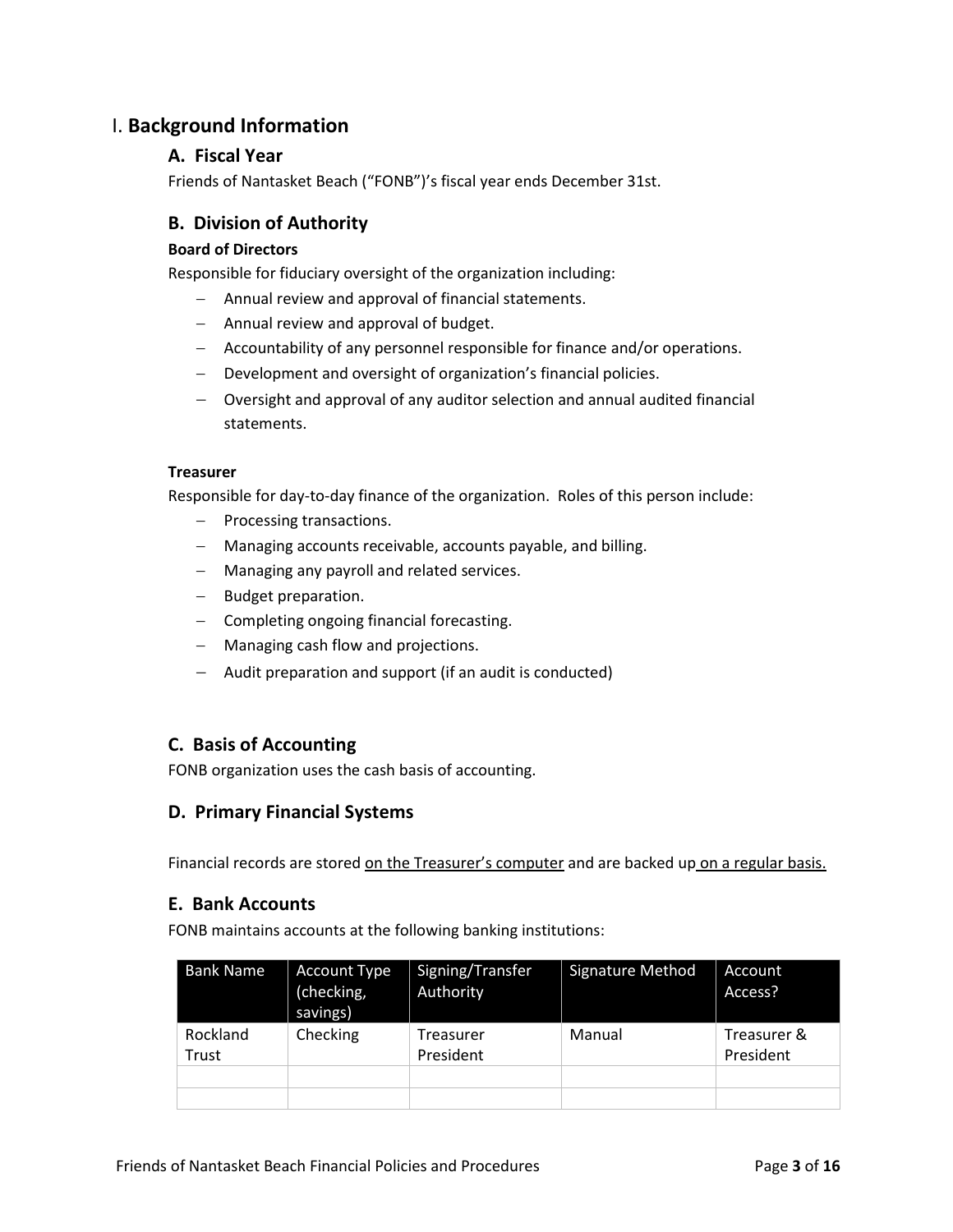# <span id="page-4-0"></span>**F. Signing Authority**

All checks require two signatures. No checks shall be signed prior to the check being completed in its entirety (no signing of blank checks). The following are authorized check signers:

- − President
- − Treasurer

# <span id="page-4-2"></span><span id="page-4-1"></span>**II. Revenue and Accounts Receivable**

#### **A. Revenue Recognition**

FONB generally receives the following types of revenues:

- − Membership dues
- − Contributions
- − Grants
- − Contract revenues through federal and state agreements
- − Earned income through sales of merchandise

FONB will follow GAAP guidelines regarding revenue recognition

## <span id="page-4-3"></span>**B. Contributions**

#### **Cash**

FONB receives contributions through cash, check, or credit card transaction. All donations are initially deposited into the checking account.

#### **Non-Cash**

Non-cash donations are accepted at the discretion of the Treasurer

#### **Pledges**

It is FONB's policy to record the full amount of pledges with a determinable value at the time of written notification of the pledge. Note that the following "pledges" are recorded differently:

- *Donor Advised Funds:* If a donor creates a donor advised fund and identifies funds will be given to FONB, we do not record revenue at the time of the indication (even if in writing) because Donor Advised Fund control is technically given to the fund administrator, who could decide to change the amount or recipient of the funds. DAF contributions are not recorded until cash is received.
- *United Way multi-year grants:* The grant agreements typically note that funding is subject to United Way's fundraising results, and therefore may be a different amount.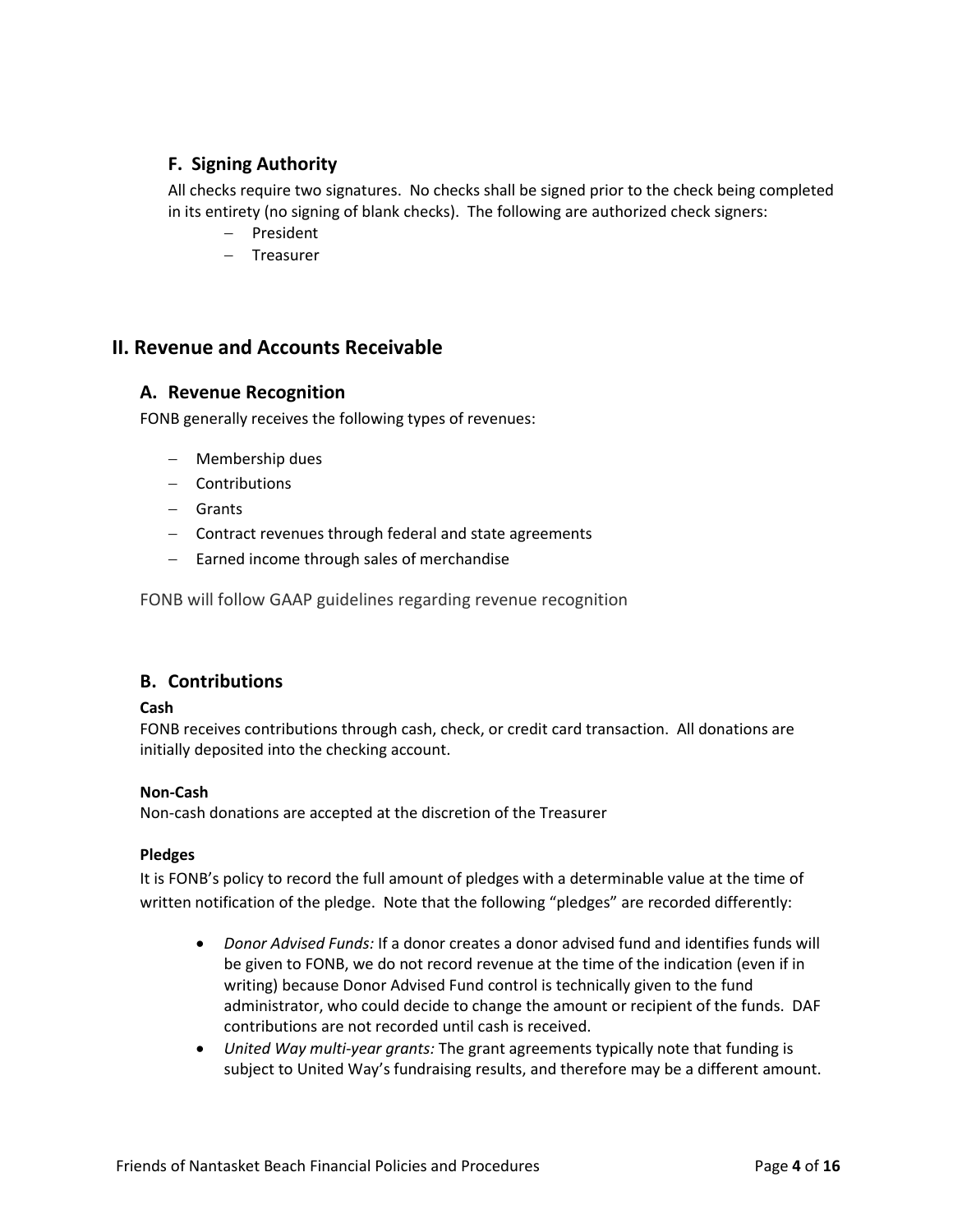Therefore, United Way revenues are not recorded until cash is received. (Note: review the grant agreement to ensure it is stated in this way).

#### **In-Kind Donations**

In-kind donations are non-cash, stock, or mutual fund gifts that are provided to the organization, at the discretion of the Treasurer. FONB records the gift at the fair market value as of the date of the receipt. Donations with an easily ascertainable value are recorded at the amount the donor spent on it (e.g.: a plane ticket for organizational business that a board member booked that the organization otherwise would have paid for). If the price is not easily ascertained, FONB should record the value noted as the "quoted price in the active market" as available. Note that gift acknowledgements should describe the gift and the date received, but should NOT identify a dollar value in the acknowledgement.

FNOB only records in-kind services that are professional in nature and that the organization would have otherwise had to pay for. These services are recorded at the fair market value hourly rate times the number of hours provided.

## <span id="page-5-0"></span>**C. Grants**

FONB receives revenues from government and philanthropic grants. Grant revenues may be restricted for a specific purpose or timeline, but are generally based on an agreed-upon total dollar amount up-front. The grant listing, including due dates and contact information for each grant, is stored on the computer of the Treasurer.

Grant revenues are recorded by the Treasurer on their computer including information regarding notification of the grant, accepting the grand, and recording of the revenue. Treasurer is responsible for grant reporting and contact with any grantor.

## <span id="page-5-1"></span>**D. Contracts**

FONB may engage in contracts to provide services to our clients. Contracts are mechanisms for procurement of products or services with specific obligations. Contract revenues are earned as the service is provided.

Contract revenues are billed and recorded by the Treasurer on their computer including tracking, billing and recording the revenues.

## <span id="page-5-2"></span>**E. Earned Income**

FONB earns income through the sale of branded goods and membership dues. The process for tracking and recording earned income is as follows:

**Making the sale**: sales of goods and membership dues are made online via credit card or by mail over check; checks are received and processed by the Treasurer. (describe process, who is involved, and related cash controls)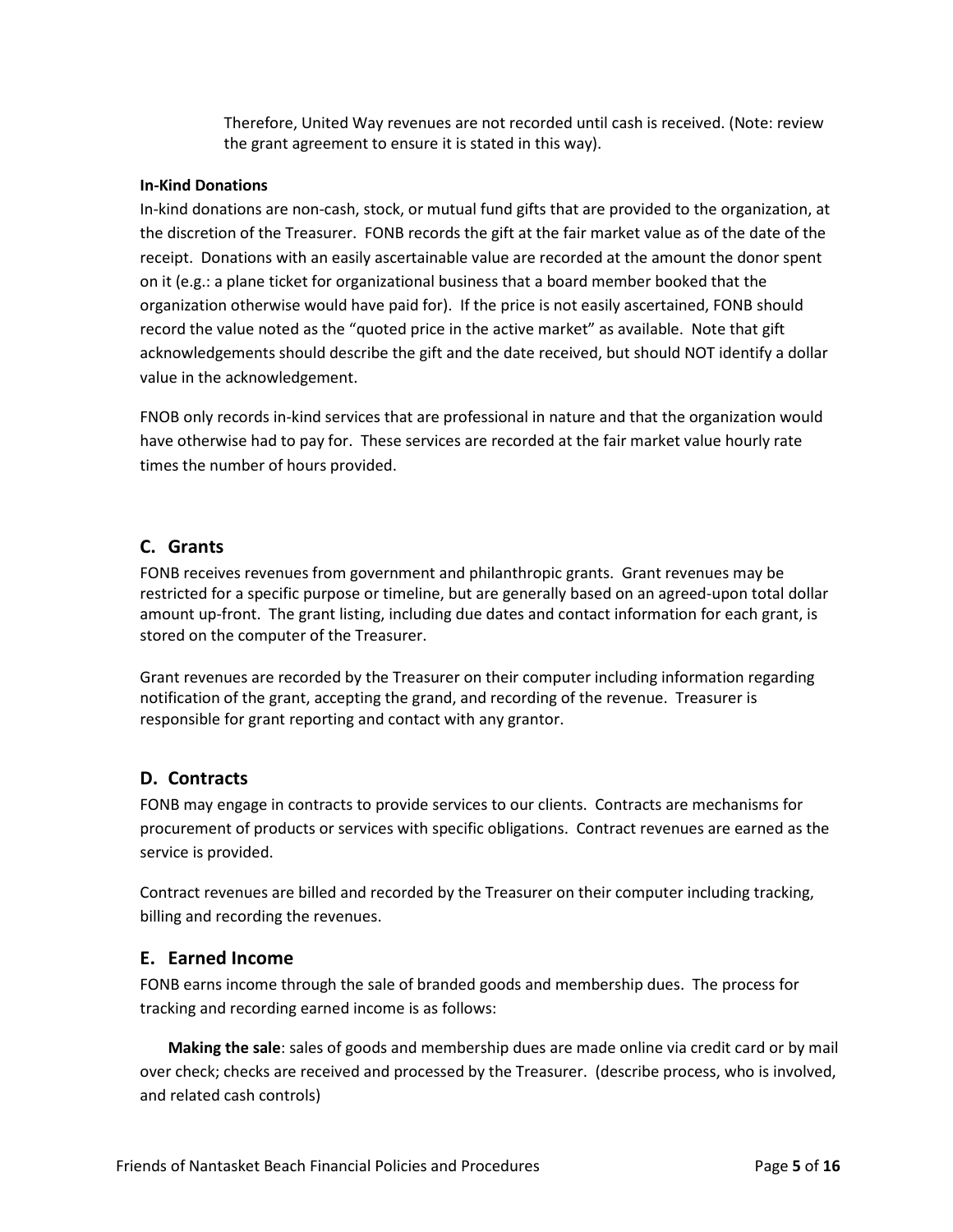**Recording the sale in the general ledger**: The Treasurer will ensure all sales are recorded on the general ledger.

**Sales tax remit (if applicable):** if a sale is subject to sales tax (not part of the exempt activities), the Treasurer will record.

# <span id="page-6-0"></span>**F. Classification and Designation of Funds**

FONB records revenues as unrestricted, temporarily restricted, or permanently restricted.

#### **Unrestricted**

FONB records contribution assets as unrestricted unless specifically restricted by the donor.

#### **Temporarily Restricted Fund**

FONB records assets as temporarily restricted if they have a donor-imposed stipulation. Temporary restrictions expire with the passage of time, or in accordance with an action that will satisfy the donor-imposed restriction. When a restriction expires, FONB re-classifies temporarily restricted net assets to unrestricted net assets and reports them in the income statements. Contributions that are restricted and fulfilled in the same year are classified as unrestricted for annual financial statement presentation. Examples of temporary restrictions include:

- Unspent pledges restricted for a specific operating purpose.
- Gifts that are donor restricted for a specific purpose.
- Pledges to be received in future years.

#### **Permanently Restricted Fund**

FONB records assets as permanently restricted if they are designated as such by a donorimposed stipulation. However, income derived from permanently restricted assets is classified as unrestricted, unless a written contract with the donor stipulates to the contrary.

#### **Designated Funds**

The Board of Directors may designate funds to be used for a specific purpose. Designated funds can be un-designated by the Board at any time, through approval in accordance with Board policies. Designated funds are considered unrestricted in the financial statements.

## <span id="page-6-1"></span>**G. Cash Receipts**

FONB can receive receipts in the form of cash, checks, or credit card. FONB's goal is to ensure that cash receipts are properly received, recorded and safeguarded whether they are on-hand, in the bank, or in transit.

#### **Mail Opening**

The Treasurer or President opens the mail each day. For any mail that appears to include cash or checks, the Treasurer will record the date, amount, check number (if applicable) and the organization or individual's name.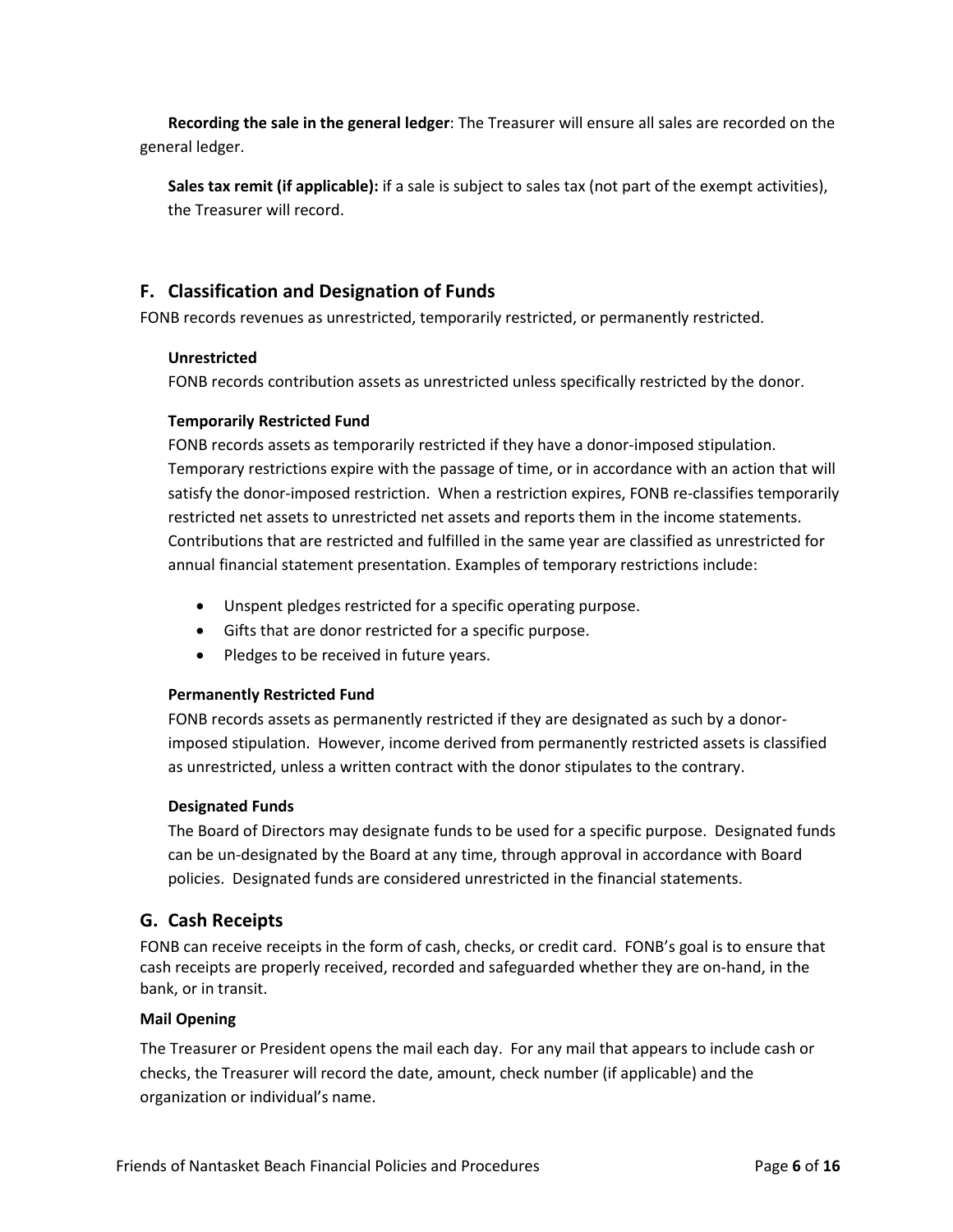#### **In-Person Payments**

The Treasurer accepts payments or donations when presented. He/She follows the same cash receipts process as for payments in the mail.

## <span id="page-7-0"></span>**H. Cash Deposits**

#### **Preparing the deposit**

The Treasurer prepares a weekly cash and check deposit. He/she endorses all checks. The Treasurer reviews each deposit, signs and dates, and takes the deposit to the bank on the last business day of each week. After the deposit is made, the deposit slip is scanned and stored with the copy of the deposit.

Credit card deposits are automatically processed and deposited electronically.

#### **Endorsement**

All checks to FONB shall be endorsed with the following restrictive endorsement:

Friends of Nantasket Beach For Deposit Only Rockland Trust

#### **Recording the deposit**

Upon preparation of the deposit, the Treasurer records the deposit in the general ledger using the accounts receivable module. For all donations, the Treasurer records donor details.

## <span id="page-7-1"></span>**I. Accounts Receivable**

Receivables are due when billed and delinquent after 30 days. Interest is not charged on balances and amounts are written off when deemed uncollectible. Bad Debts are provided on the reserve method based on experience and analysis at year-end.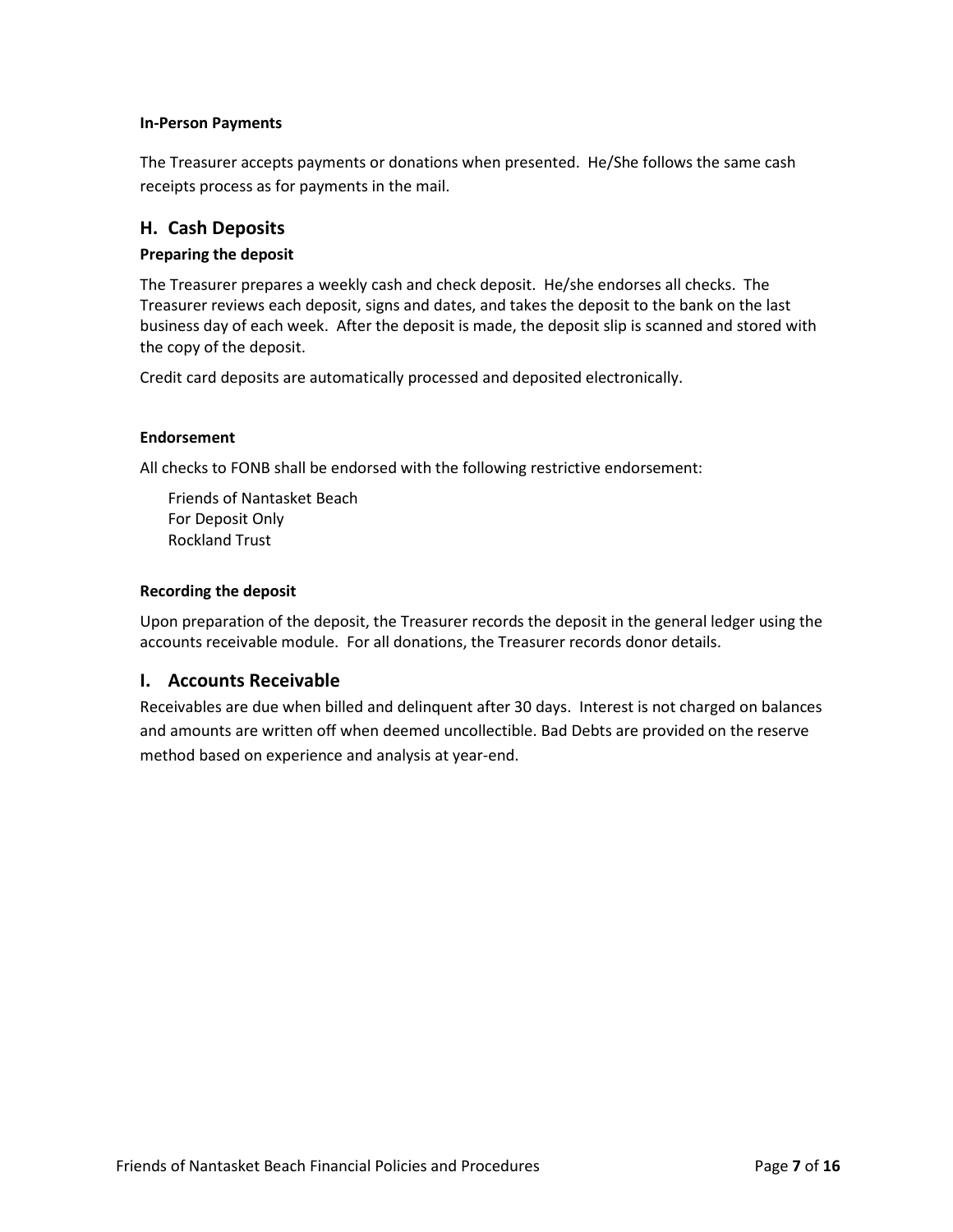# <span id="page-8-1"></span><span id="page-8-0"></span>**III. Expenses and Accounts Payable**

#### **A. Purchases and Procurement**

The following purchasing processes are applicable for all purchases made by FONB. Purchases greater than \$500 must also be approved by the Board of Directors. Purchases made under federal awards are also subject to those award-specific purchasing requirements.

The following individuals/positions have authority to initiate purchases on behalf of the organization:

- − Treasurer
- − President

Additionally, directors may delegate purchasing authority to responsible individuals within their departments.

These individuals place orders or directly purchase needed items. They pay for the purchases using one of the following methods:

- − FONB debit card
- − Personal credit/debit card (later submitted for reimbursement)
- − Requesting the vendor directly bill FONB, which is then paid by check.

#### **Receipt and Acceptance of Goods**

Upon delivery (as applicable), the Administrative Assistant or individual placing the initial order will sign a receipt noting we received the product, which is returned to the vendor. The Administrative Assistant checks the delivery for completeness, attaches the packing slip to the receipt and invoice, and provides these documents to the finance department.

## <span id="page-8-2"></span>**B. Cash Disbursement**

The following key steps outline the process for processing a payment by check.

**Incoming Invoices** – Incoming invoices should be routed to the responsible staff person for review and validation of expense and then presented to the Treasurer for payment.

**Processing Check Requests** – Checks will be processed on a weekly basis by the accounting team Treasurer. Checks will be processed to the due date if later.

**Approval of Disbursement -** The Treasurer will prepare a master list of all checks to be paid for approval by the President. If there are any questions or concerns about the amounts or account codes, the Treasurer should provide necessary information prior to running any disbursements. **Printing Checks** - The Treasurer will print the checks from the accounting system. The checks should be attached to the invoice, purchase order (if applicable), and other supporting documentation, and delivered to an authorized signer for signing.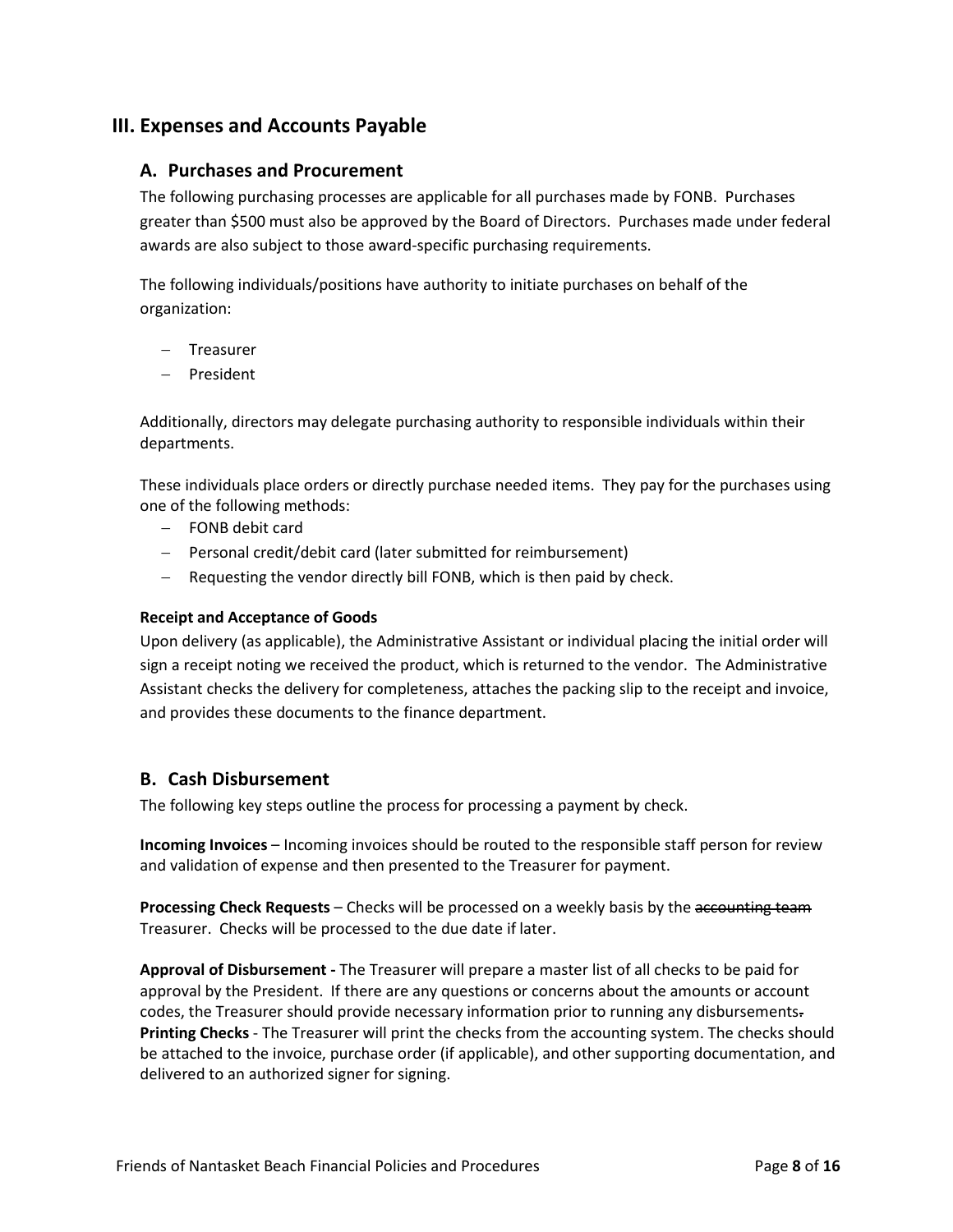**Signing of Checks** – Printed checks will require one or two signature(s) from authorized personnel depending on the amount of the check.

**Mailing Checks** – Once checks are signed, checks will be distributed and mailed by the Treasurer.

**Filing Documentation** – Supporting documentation should be filed by the Controller in appropriate vendor files.

# <span id="page-9-0"></span>**C. Credit Cards**

Corporate credit cards will be available for select personnel for use on eligible expenses for business purposes. The cards will be used in alignment with the following parameters:

**Eligibility** – Only personnel specifically authorized by both the President and Treasurer are provided with corporate credit cards.

**Allowable Uses** – Corporate credit cards are for business purposes only of the entity for which the card is issued. Corporate cards may not be used for cash advances for any reason. Corporate credit cards are not intended for purchases that can otherwise be paid for using corporate checks. Instead, they are intended for vendors that do not accept corporate checks, purchases during travel, or emergency purchases.

**Card Number Security** – The person whose name the corporate credit card is in is solely responsible for all purchases on the card and ensuring that their credit card number is not used by unauthorized personnel. As such, the cardholder shall not share their card number with anyone other than their official designee. In addition, the credit card should not be stored in an online account that anyone other than the cardholder and their designee have access to.

**Approvals** – All purchases with corporate cards are to be expressly approved by the card holder. No purchases shall be made for amounts not included in the budget.

**Receipts** – The credit card holder or their designee is responsible for receiving, printing and retaining all receipts related to credit card purchases in the amount of \$20 or more. This includes receipts related to online purchases and restaurant purchases. The cardholder or their designee shall label all receipts with a description of what it is for to ensure proper coding by the Treasurer. If a receipt is accidentally lost, a written description of the items and cost must be submitted.

**Termination** – Upon the termination of position of a cardholder for any reason, all cards must be cancelled and returned to the designated person, along with any other company owned items.

**Policy Violations** – Violations of this policy may result in anything from a warning to cancellation of the card to termination, depending on the severity of the violation.

# <span id="page-9-1"></span>**D. Wire Transfers**

Wire transfers are eligible forms of disbursements in situations in which it is not appropriate or allowable to provide payment through a standard check.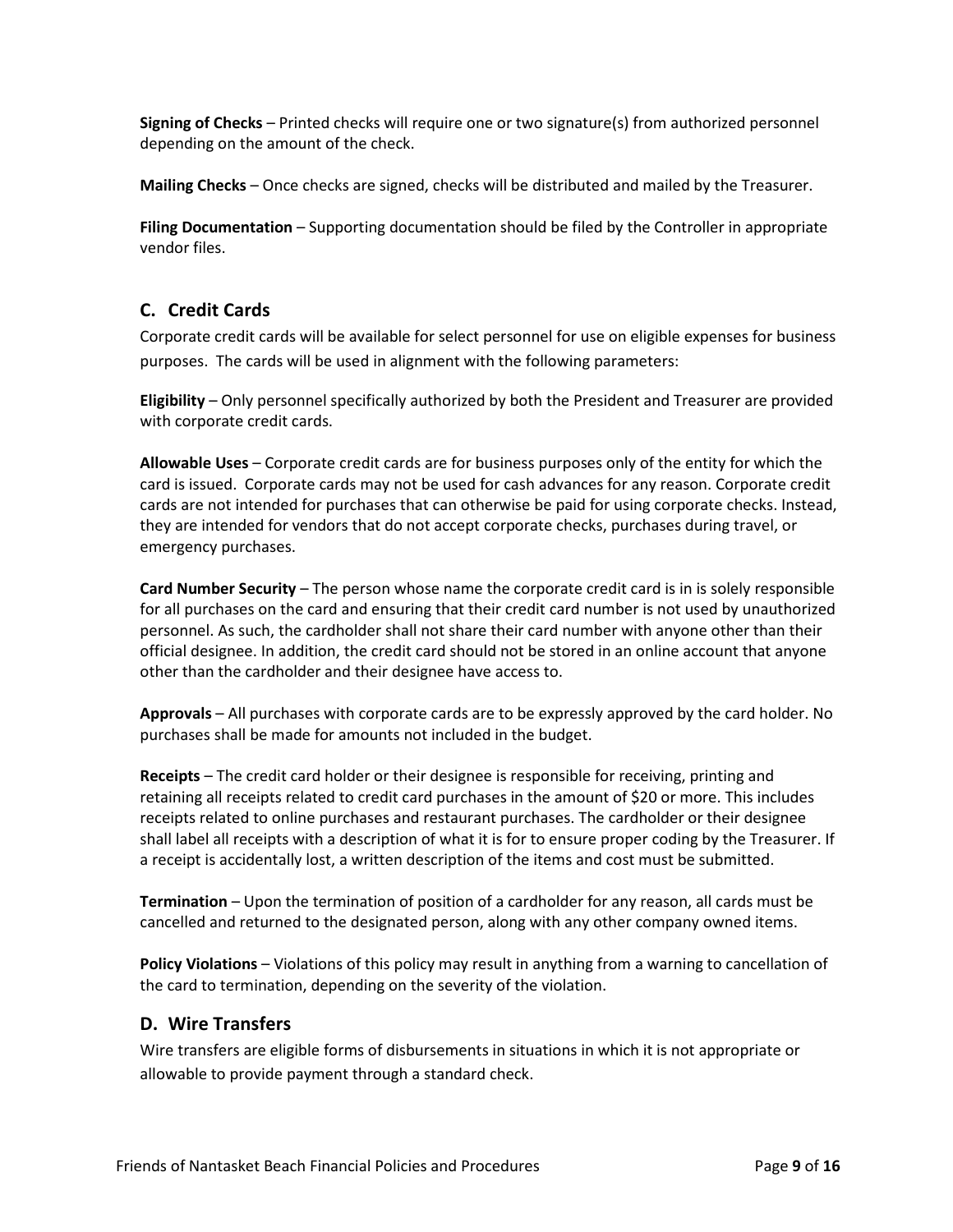**Authorization** - Wire transfers are subject to the same process and approval requirements for check requests.

**Processing of Transfer** – Wire transfers will require one or two authorized personnel depending on the amount of the transfer. The following positions are authorized signers: President and Treasurer. Wire transfers require two authorizations.

**Documentation** – Documentation of wire transfer must be provided to the accounting department for recording and processing, along with any supporting documentation.

# <span id="page-10-0"></span>**E. Vendor Management**

In order to create a payment voucher in the accounting system, the payee must be listed in the vendor master file. The Treasurer is the only employee with access to enter new vendors or change vendor information in the master file. All vendors include the following information:

- − Vendor legal name and any DBA names
- − Street address and PO Box (if applicable)
- − Federal employer identification number
- − Copy of form W-9
- − Telephone number
- − Fax number
- − Key contact name and email address

A form W-9 is collected for every new vendor and stored on the Treasurer's computer No payments are made to vendors until a W-9 is collected. On an intermittent basis, vendors that have not been utilized in the preceding two years shall be marked inactive in the vendor master file.

## <span id="page-10-1"></span>**F. In-Kind Expense and Barter**

In-kind expenses and barters must be executed in alignment with the controls and process for all other distributions in this policy.

**In-Kind Expenses** – In-kind expenses are any non-cash contributions of value provided to others. These distributions of in-kind contributions must be authorized and accounted for in accordance with their value.

**Barter** – A barter applies to any situation where goods or services are exchanged, or when goods or services are received on the condition of providing a return benefit. These non-cash transactions require a barter agreement between the entities exchanging goods or services. These return benefit provided must be authorized and accounted for in accordance with its value.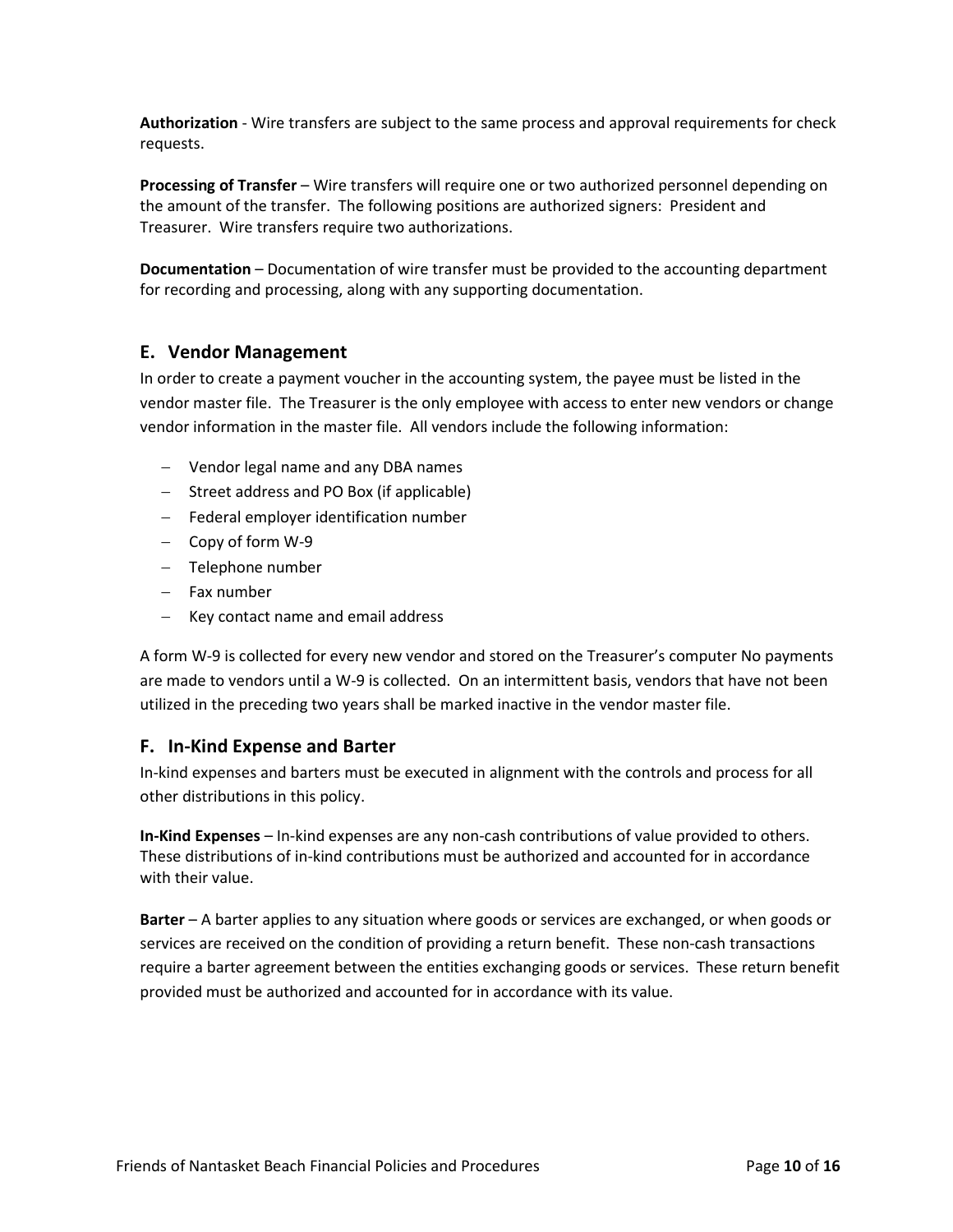# <span id="page-11-1"></span><span id="page-11-0"></span>**IV. Accounting Procedures**

# **A. Journal Entries**

Manual journal entries are used to record entries outside of those that are system generated through modules such as accounts payable, accounts receivable, etc.

Access to making journal entries in the general ledger system is restricted to the following positions:

• Treasurer

All journal entries must have an approver that is different than the preparer. The approver must indicate review with a signature and date, prior to posting.

# <span id="page-11-2"></span>**B. Bank Reconciliations**

Bank statements are obtained electronically by the Treasurer and accounts are reconciled on a monthly basis. Reconciliations are performed by the Treasurer and the reconciliation packet (including the reconciliation, bank statement, and any supporting documentation) is reviewed by the President, indicating review with a signature and date. *Note that to ensure appropriate segregation of duties, the accountant should not be reconciling the bank statements as he/she is posting transactions.*

# <span id="page-11-3"></span>**C. Credit Card Reconciliations**

Credit card statements are mailed directly to the finance department. The department then scans the statement and emails it to each card-holder and their designee. All card holders must submit supporting documentation for each expense over \$20 within 10 days of receipt of the statement. Each receipt should be itemized and the appropriate coding (department and type of expense) should be indicated.

Upon receipt of the monthly credit card statement, the Treasurer gathers all credit card receipts and matches receipts to the statement. All purchases must be supported by a receipt; no exceptions. The credit card payment is then prepared as an unpaid voucher and follows the check disbursement process outlined in the check disbursement procedure.

# <span id="page-11-5"></span><span id="page-11-4"></span>**V. Financial Reporting and Planning**

## **A. Annual Budgeting Process**

FONB prepares an annual budget on the accrual basis of accounting. The budget is finalized in December and approved by the Board of Directors.

**Budget changes:** Upon significant shifts in financial outlook, generally due to a new grant or change in federal funding allocation, the Treasurer may prepare an amended budget for the Board of Directors review and approval. The updated budget is then used in comparative reporting and management decisions.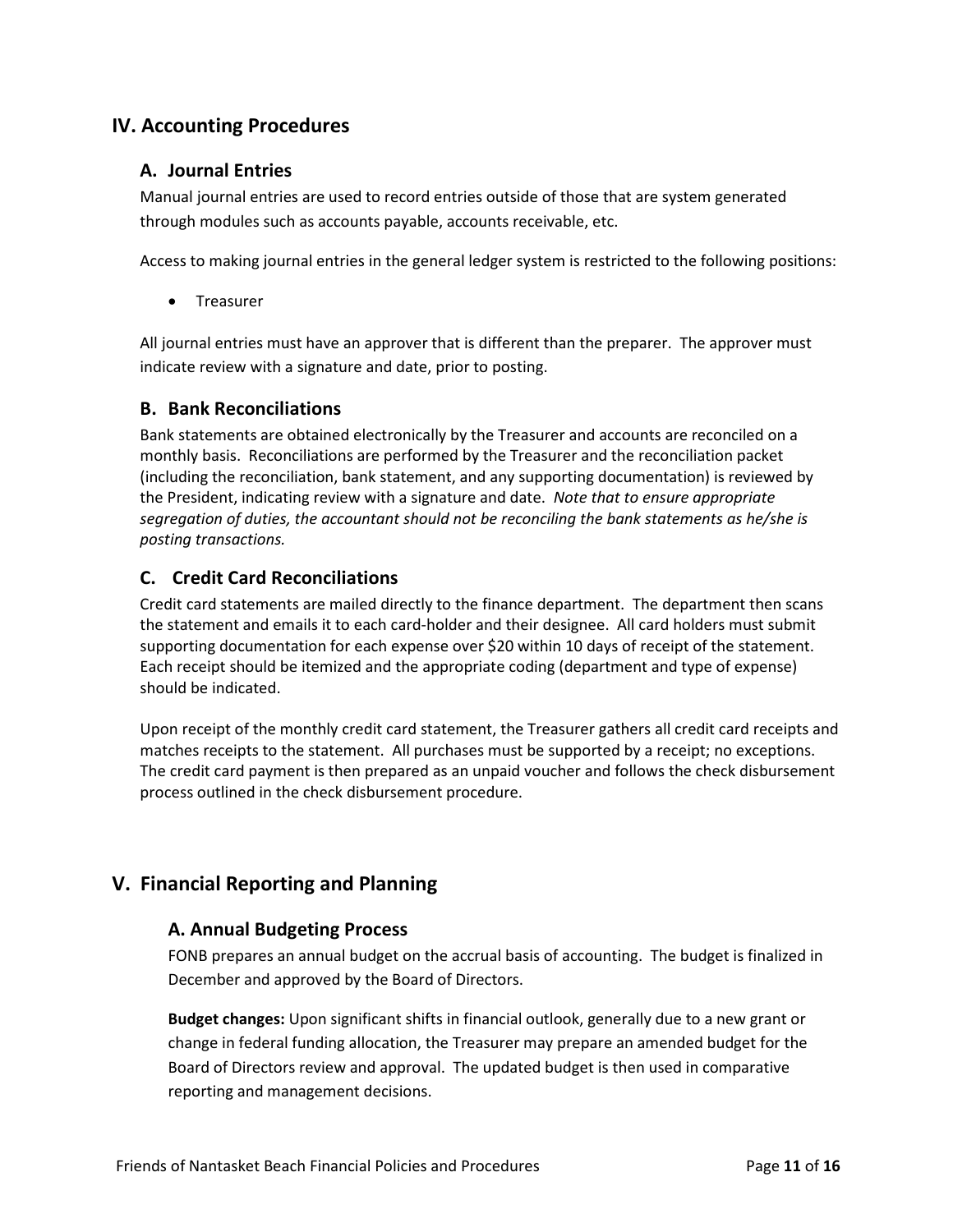# <span id="page-12-0"></span>**B. Financial Reporting**

FONB financial statements are used by management and the Board of Directors to monitor the organization's financial performance, make decisions, and communicate about the organization to interested parties external to the organization. The following financial statements are prepared by the Treasurer:

- − **Balance sheet:** Reflects the assets, liabilities, and net assets of FONB. Classifies assets and liabilities as current or long-term. May be prepared to include a comparative balance, generally reflecting the balance at the end of the prior fiscal year. Net assets should be identified as unrestricted, temporarily restricted, or permanently restricted, if applicable.
- − **Statement of revenues and expenditures:** Reflects all revenues and expenses for the current period and year-to-date. Includes delineation of restricted revenues. May be prepared to include a comparative balance.

# <span id="page-12-1"></span>**C. Compliance**

# **Form 990 Filings**

Form 990 is due on the fifteenth of the fifth month following year-end. An automatic 3-month extension to file form 990 may be obtained by filing form 8868. The Executive Director is responsible to ensure for the timely filing of the Form 990. Finance staff may prepare the form 990 or may work with the outsourced accounting, audit firm or another firm to carry this out. All financial information in the 990 filing aligns with the financial information in the final audited financial statements. The form 990 should be reviewed and approved by the Board of Directors.

## **Attorney General Charities Annual Review**

FONB files an annual report due July  $15<sup>th</sup>$  of each year. A four-month extension can be obtained by submitting a copy of the Form 990 extension form. A \$25 annual registration fee is due at this time. A board resolution is required before this form can be filed.

## **Form 1099**

FONB issues form 1099 for all applicable individuals or organizations. At the conclusion of each calendar year, the Treasurer reviews total fees paid to each vendor and issues a form 1099 for eligible individuals or organizations paid more than \$600. 1099s are due by January 31 of each year.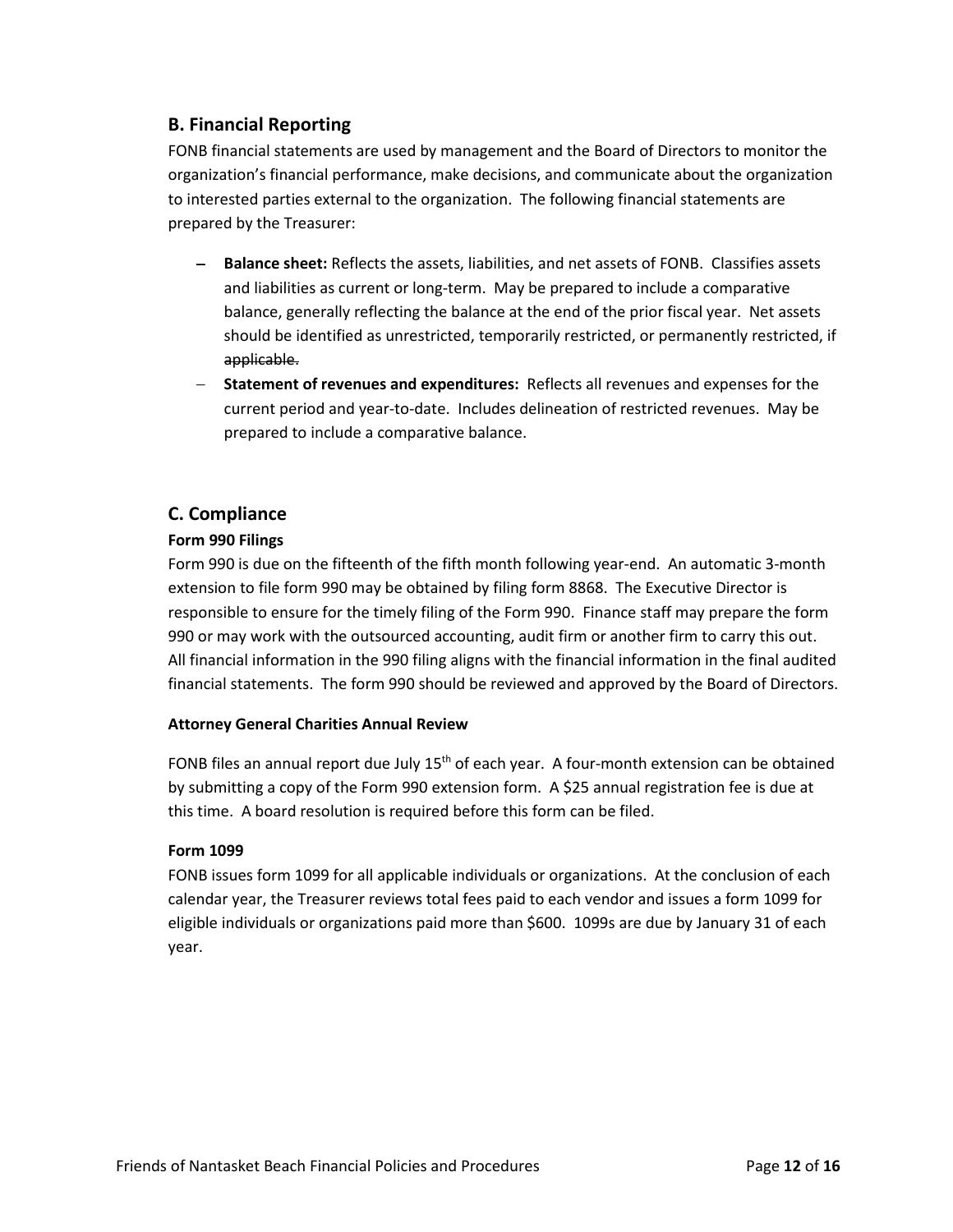# <span id="page-13-1"></span><span id="page-13-0"></span>**VI. Asset Management**

# **A. Petty Cash**

FONB maintains a petty cash box at the Treasurer's residence. A maximum of \$50 in various bills and change is kept in the box and it is only to be used for minor office expenditures. All disbursements from the fund must be accompanied by a completed and approved petty cash voucher and a receipt.

When the balance in the petty cash box is low, the Treasurer reconciles the cash balance and the receipts/voucher slips, records the expenses in the general ledger, and processes a check written to the organization to replenish the petty cash. This check undergoes the normal check disbursement procedure for approval prior to issuance. The Treasurer cashes the check and adds the funds to the petty cash box. After cashing the check, the Treasurer **immediately** brings the cash back to the organization's office.

#### <span id="page-13-2"></span>**B. Investments**

FONB policy is to invest based on the Board of Directors approved investment policies. It is the responsibility of Executive Director to carry out those policies.

# <span id="page-13-3"></span>**VII. Other Relevant Policies**

## <span id="page-13-4"></span>**A. Conflict of Interest Policy**

This policy pertains to all members of the Board of Directors for FONB ("the Organization.")

#### **Purpose**

The purpose of this Conflict-of-Interest Policy is to protect the Organization's interests when it is contemplating entering into a transaction or arrangement that might benefit the private interests of the Organization's Interested Persons or might result in a possible excess benefit transaction. This policy is intended to supplement, but not replace any applicable state and federal laws governing conflicts of interest applicable to nonprofit and charitable organizations.

#### **Definitions**

#### **Financial Interest**

An Interested Person has a Financial Interest if the person has, directly or indirectly, through their business interest, investments, or family members (blood or marriage):

• An ownership or investment interest in any entity with which the Organization has a transaction or arrangement in; OR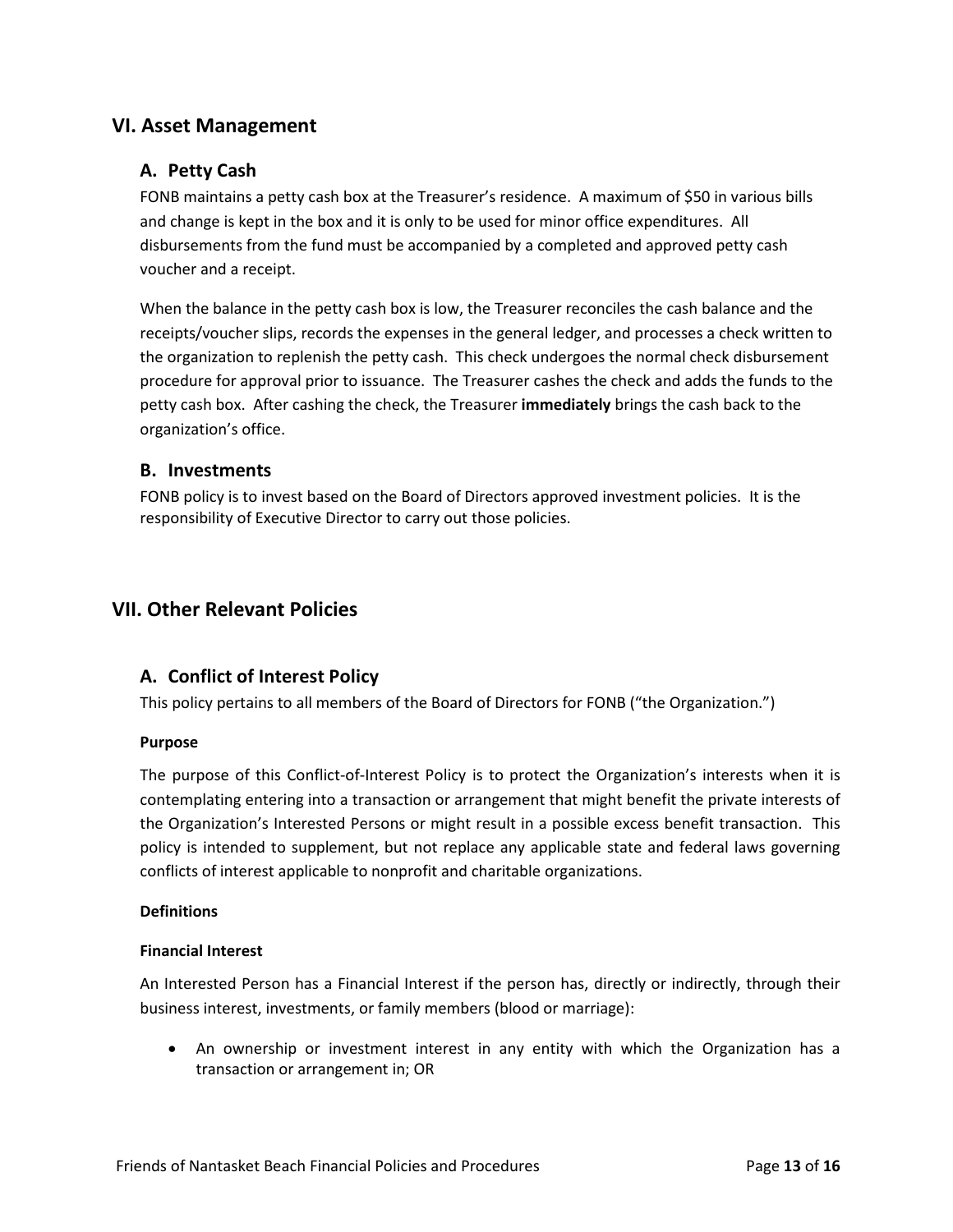• A compensation arrangement individually or with an entity, directly related to a transaction or arrangement with the Organization.

Compensation includes direct and indirect remuneration as well as gifts or favors that are not insubstantial. An Interested Person is not allowed to accept a gift or favor that has a value of greater than \$50.

#### **Conflict of Interest**

A Conflict of Interest may exist if the Interested Person has a competing professional or personal interest. Such competing interests may make it difficult for the Interested Person to fulfill his or her other duties impartially. A Conflict of Interest can create an appearance of impropriety that can undermine confidence in the Interested Person's ability to perform his or her duties and responsibilities objectively.

A Financial Interest is not necessarily a Conflict of Interest.

#### **Procedures**

In connection with any actual or possible Conflict of Interest, an Interested Person must promptly disclose the existence of the Financial Interest prior to the start of negotiations. Disclosure is to be in writing to the Treasurer and the disclosure shall include all material facts. The Treasurer, working with the Board of Directors, shall determine if a Conflict of Interest exists.

#### **Procedures of Addressing the Conflict of Interest**

- If the Board has made a determination that a Conflict of Interest exists, it shall engage the Interested Person to make a presentation to the Board, but after the presentation, he/she shall leave the meeting during the discussion of, and the vote on, the transaction or arrangement involving the possible Conflict of Interest.
- The Board shall, if appropriate, appoint a disinterested person or committee to investigate alternatives to the proposed transaction or arrangement.
- If a more advantageous transaction or arrangement is not reasonably possible under circumstances not producing a Conflict of Interest, the Board shall determine by a majority vote of the disinterested members whether the transaction or arrangement is:
	- $\circ$  1) in the best interest of the Organization, and
	- o 2) whether it is fair and reasonable.
- In the conformity with the above determination, it shall make its decision as to whether to enter into the transaction or arrangement.

#### **Violations of the Conflict-of-Interest Policy**

• If the Board has a reasonable cause to believe an Interested Person has failed to disclose a Financial Interest in any existing or pending transaction or arrangement with the Organization, it shall inform the Interested Person of the basis for such belief and afford the Interested Person an opportunity to explain the alleged failure to disclose.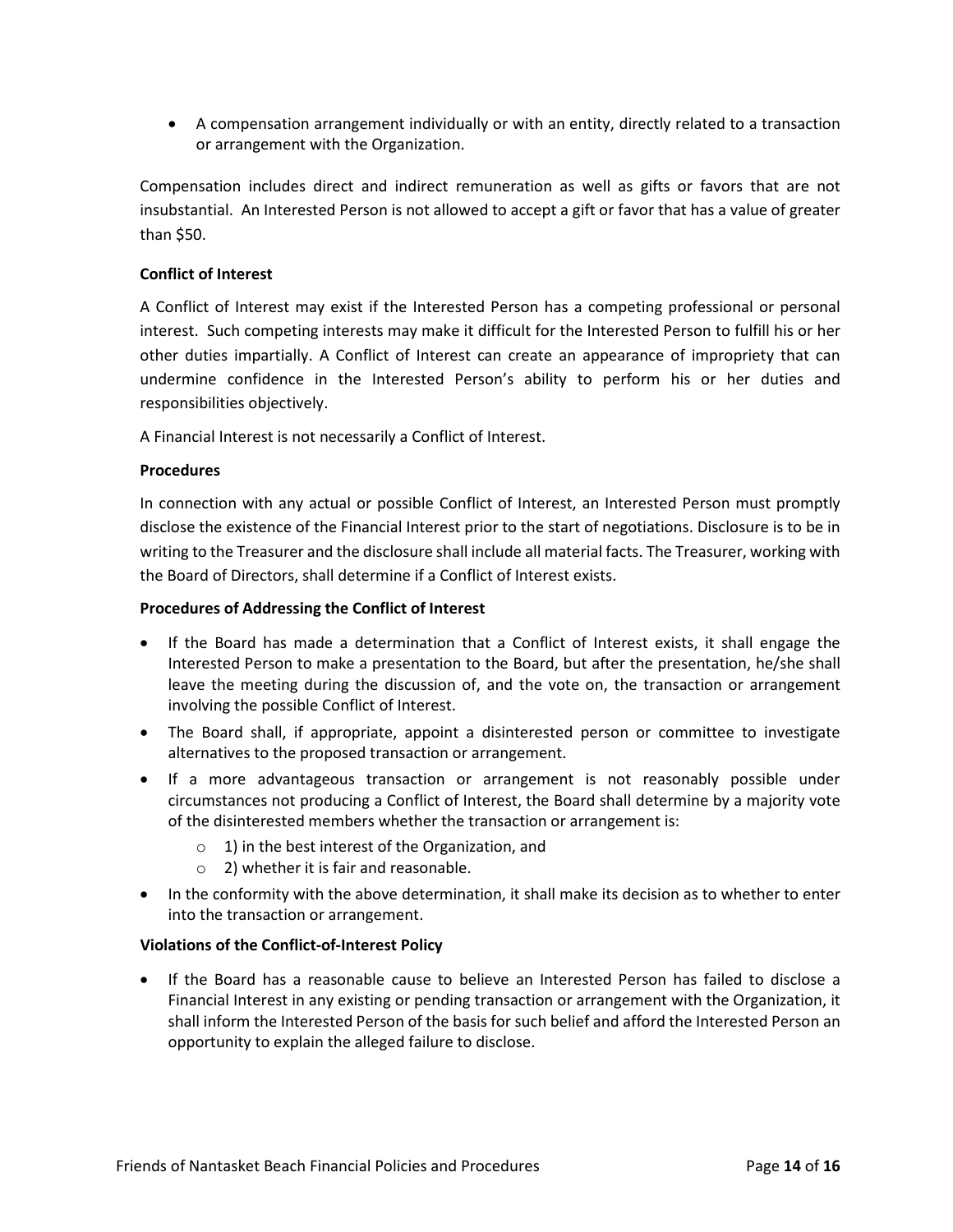- If, after hearing the Interested Person's response and after making further investigation as warranted by the circumstances, the Board determines the Interested Person has failed to disclose a Financial Interest, it shall take appropriate disciplinary and corrective action.
- If the Board determines that an Interested Person entered into a transaction or arrangement that is a Conflict of Interest without Board approval, it shall be entitled to rescind the transaction and take any further legal action to protect the interests of the Organization.

#### **Records of Proceedings**

The minutes of the Board meeting shall contain:

- The names of the Interested Person who disclosed or otherwise were found to have Financial Interest in connection with an actual or possible Conflict of Interest, the nature of the Financial Interest, any action taken to determine whether a Conflict of Interest was present, and the Board 's decision as to whether a Conflict of Interest in fact existed.
- The names of the persons who were present for discussions and votes relating to the transaction or arrangement, the content of the discussion, including any alternatives to the proposed transaction or arrangement, and a record of any votes taken in connection with the proceedings.

#### **Annual Disclosure Statement**

Each Interested Person has a duty to place the interest of the Organization foremost in any dealings with the Organization and has continued responsibility to comply with the requirements of this Policy. Promptly following the adoption of this Policy and annually thereafter, each person of interest shall acknowledge his or her familiarity with this Policy and shall disclose in writing to the Treasurer any existing financial interest or compensation arrangement subject to this Policy by completing a Conflict-of-Interest Annual Disclosure Statement. The Conflict-of-Interest Annual Disclosure Statements shall be reviewed by the Treasurer, and any issues referred by him/her to the Board.

## <span id="page-15-0"></span>**B. Document Retention Policy**

It is the policy of FONB to retain records as required by law and to destroy them when appropriate. The destruction of records must be approved by the Financial Manager, and logged into the organization's Destroyed Records Log. The formal records retention policy of FONB is as follows:

| Permanently |
|-------------|
| Permanently |
| Permanently |
| Permanently |
| 3 years     |
| 3 years     |
| Permanently |
| Permanently |
| Permanently |
|             |
| 2 years     |
| Permanently |
| 5 years     |
| 2 years     |
|             |